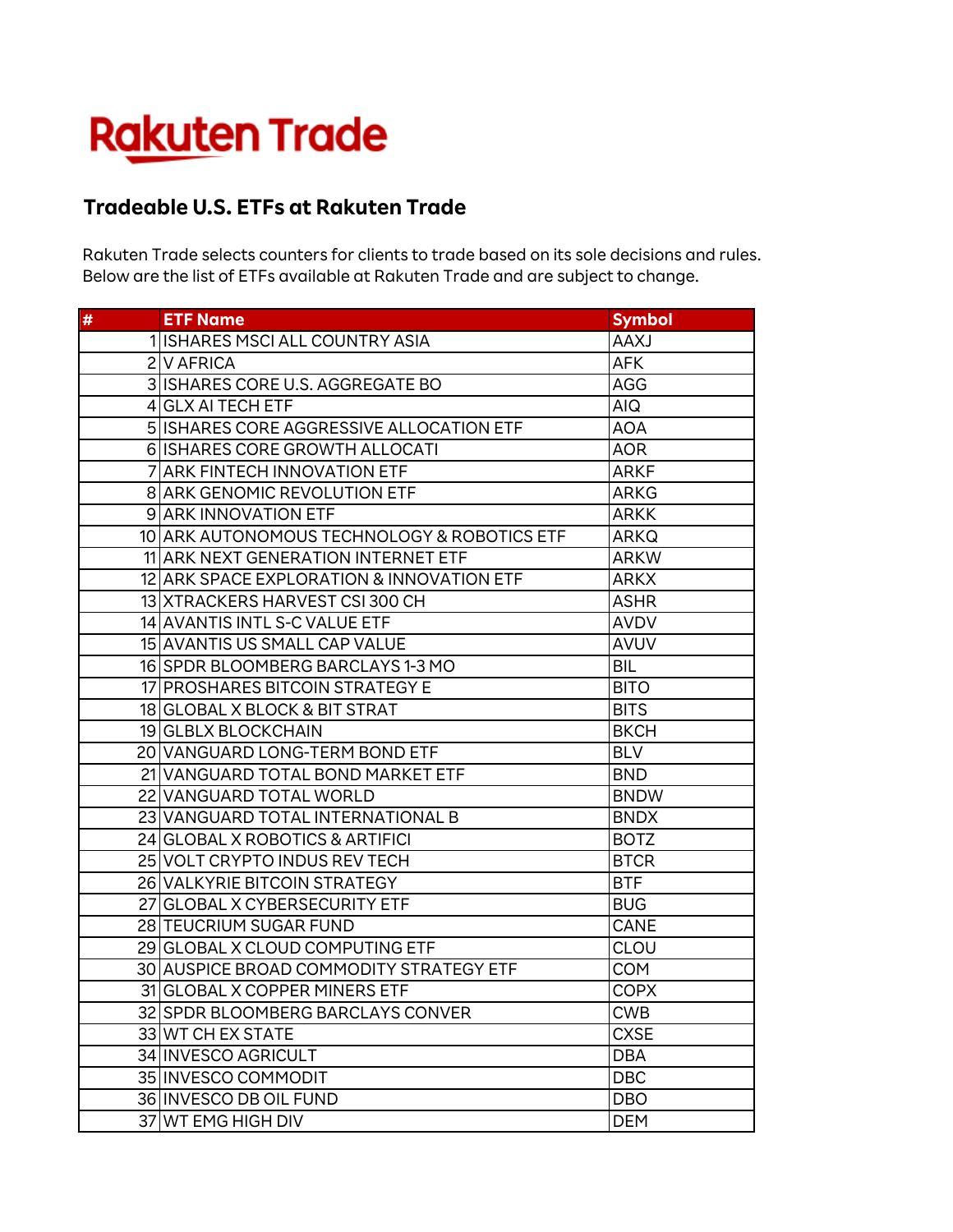| 38 SPDR DOW JONES INDUSTRIAL AVER                | <b>DIA</b>  |
|--------------------------------------------------|-------------|
| 39 AMPLIFY CWP ENHANCED DIVIDEND INCOME ETF      | <b>DIVO</b> |
| 40 ISHARES ESG ADVANCED MSCI EAFE ETF            | <b>DMXF</b> |
| 41 GLOBAL X AUTONOMOUS& ELEC-ETF                 | <b>DRIV</b> |
| 42 ISHARES DIV                                   | <b>DVY</b>  |
| 43 VA EXTD DURAT TR                              | <b>EDV</b>  |
| 44 ISHRS INDONESIA                               | <b>EIDO</b> |
| 45 ISHARES JP MORGAN USD EMERGING                | <b>EMB</b>  |
| 46 ISHARES MSCI EMR MRK EX CHNA                  | <b>EMXC</b> |
| 47 ISHARES ESG ADVANCED MSCI EM ETF              | <b>EMXF</b> |
| 48 ISHS PHILIPPINES                              | <b>EPHE</b> |
| 49 WT INDIA EARNING                              | <b>EPI</b>  |
| 50 ISHARES RUSSIA                                | <b>ERUS</b> |
| 51 ISHARES ESG AWARE MSCI EAFE ETF               | <b>ESGD</b> |
| 52 ISHARES ESG EM                                | <b>ESGE</b> |
| 53 ISHARES ESG AWARE MSCI USA SMALL-CAP ETF      | <b>ESML</b> |
| 54 VANECK VIDEOGAMING ESPORTS                    | <b>ESPO</b> |
| 55 ISHARES MSCI AUSTRALIA ETF                    | <b>EWA</b>  |
| 56 ISHARES MSCI CANADA ETF                       | <b>EWC</b>  |
| 57 ISHARES MSCI JAPAN ETF                        | <b>EWJ</b>  |
| 58 ISHARES MSCI TAIWAN ETF                       | <b>EWT</b>  |
| 59 ISHARES MSCI BRAZIL ETF                       | <b>EWZ</b>  |
| 60 ISHARES S AFRICA                              | <b>EZA</b>  |
| 61 FIRST TRUST DOW JONES INTERNET INDEX FUND     | <b>FDN</b>  |
| 62 GLOBAL X FINTECH                              | <b>FINX</b> |
| 63 FIRST TRUST WATER ETF                         | <b>FIW</b>  |
| 64 ISHARES FLOATING RATE BOND ETF                | <b>FLOT</b> |
| 65 ISHARES CHINA LARGE-CAP ETF                   | <b>FXI</b>  |
| 66 V GOLD MINERS                                 | <b>GDX</b>  |
| 67 V JR GOLD MINER                               | <b>GDXJ</b> |
| 68 SPDR GOLD SHARES                              | <b>GLD</b>  |
| 69 SPDR GOLD MINISHARES TRUST                    | <b>GLDM</b> |
| 70   V INDIA GROWTH                              | <b>GLIN</b> |
| 71 GLX GENOMICS ETF                              | <b>GNOM</b> |
| 72 ISHARES COMMODIT                              | <b>GSG</b>  |
| 73 SPDR S&P CHINA ETF                            | <b>GXC</b>  |
| 74 GLX THMA GRW ETF                              | <b>GXTG</b> |
| 75 ISHARES CORE HIGH DIVIDEND ETF                | <b>HDV</b>  |
| 76 GLX VIDEO GM ETF                              | <b>HERO</b> |
| 77 DIREXION HYDROGEN ETF                         | <b>HJEN</b> |
| 78 LISTED FUNDS TRUST WAHED FTSE USA SHARIAH ETF | <b>HLAL</b> |
| 79 GLBLX HYDROGEN                                | <b>HYDR</b> |
| 80 ISHARES IBOXX HIGH YIELD CORPO                | <b>HYG</b>  |
| 81 ISHARES GOLD TRUST                            | <b>IAU</b>  |
| 82 ISHARES BIO ETF                               | <b>IBB</b>  |
| 83 ISHARES GLOBAL CLEAN ENERGY ET                | <b>ICLN</b> |
| 84 ISHARES 7-10 YEAR TREASURY BON                | <b>IEF</b>  |
| 85 ISHARES GLOBAL INFRASTRUCTURE                 | <b>IGF</b>  |
| 86 ISHARES INTERNATIONAL TREASURY                | <b>IGOV</b> |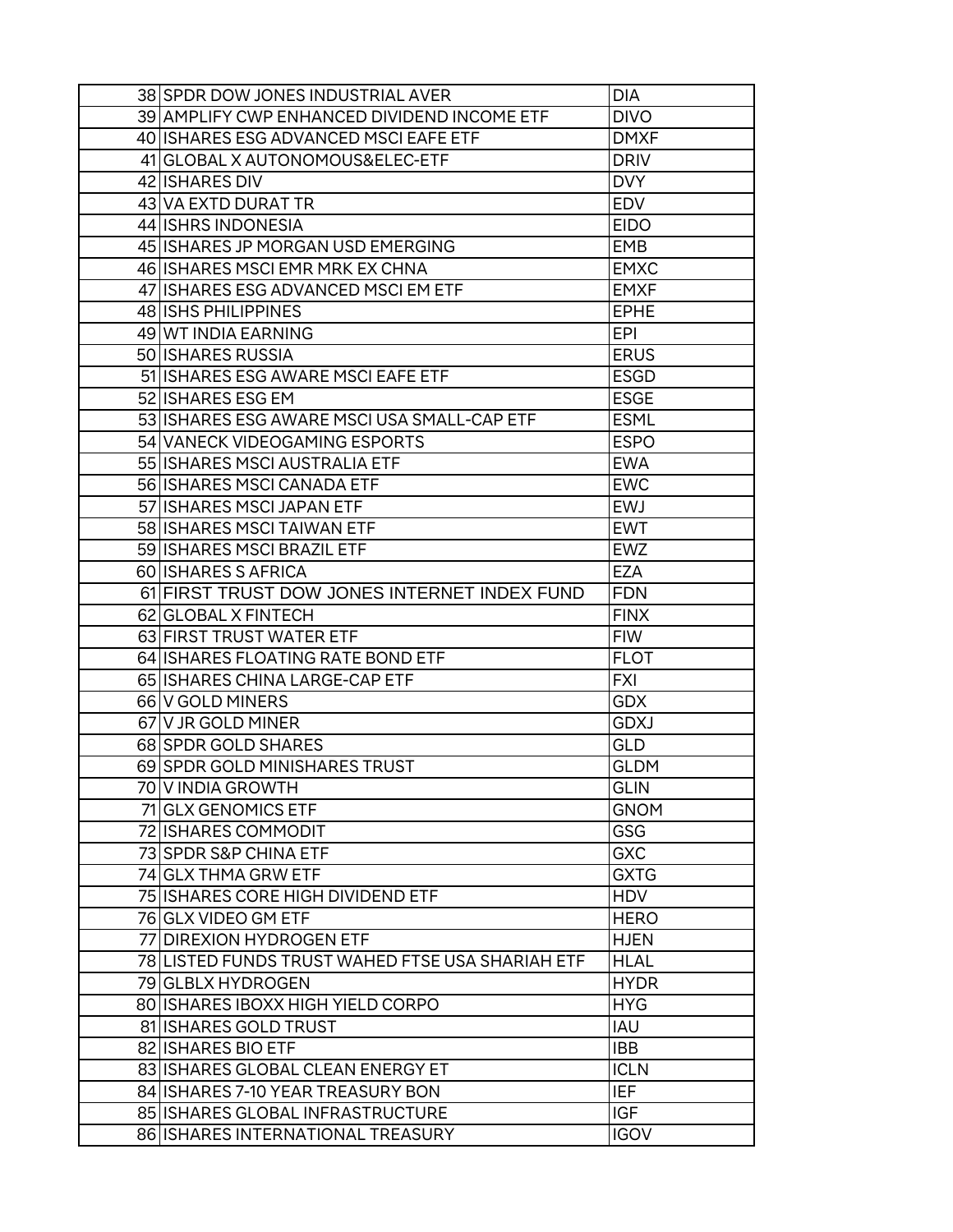| 87 ISHARES US HEALTHCARE PROVIDERS ETF                  | <b>IHF</b>  |
|---------------------------------------------------------|-------------|
| 88 ISHARES CORE S&P SMALL-CAP ETF                       | <b>IJR</b>  |
| 89 ETFMG PRIME MOBILE PAYMENTS                          | <b>IPAY</b> |
| 90 ISHARES U.S. AEROSPACE & DEF                         | <b>ITA</b>  |
| 91 ISHARES S&P 500 VALUE ETF                            | <b>IVE</b>  |
| 92 ISHARES CORE S&P 500 ETF                             | <b>IVV</b>  |
| 93 ISHARES RUSSELL 1000 GROWTH                          | <b>IWF</b>  |
| 94 ISHARES RUSSELL 2000 ETF                             | <b>IWM</b>  |
| 95 ISHARES RUSSELL 2000 VALUE E                         | <b>IWN</b>  |
| 96 ISHARES RUSSELL TOP 200 GROWTH ETF                   | <b>IWY</b>  |
| 97 ISHARES ENERGY                                       | <b>IXC</b>  |
| 98 ISHARES GLOBAL HEALTHCARE ET                         | IXJ         |
| 99 ISHARES U.S. REAL ESTATE ETF                         | <b>IYR</b>  |
| 100 JPM EQ INCM ETF                                     | <b>JEPI</b> |
| 101 KRANESHARES MSCI E-MKT EX-CH                        | <b>KEMX</b> |
| 102 KRANESHARES CSI CHINA INTERNET                      | <b>KWEB</b> |
| 103 GLOBAL X LITHIUM & BATTERY TECH ETF                 | LIT         |
| 104 DIREXION LOW PRICED STOCK ETF                       | <b>LOPX</b> |
| 105 ISHARES IBOXX \$ INVESTMENT GRA                     | LQD         |
| 106 TRUESHARES TECHNOLOGY AI & DEEP LEARNING ETF        | <b>LRNZ</b> |
| 107 ISHARES MSCI CHINA ETF                              | <b>MCHI</b> |
| 108 ROUNDHILL BALL METAVERSE ETF                        | <b>METV</b> |
| 109 VANGUARD MEGA CAP VALUE ETF                         | <b>MGV</b>  |
| 110 GLOBAL X MILLENNIAL CONSUMER                        | <b>MILN</b> |
| 111 VANECK MORNINGSTAR WIDE MOAT                        | <b>MOAT</b> |
| 112 VANECK AGRIBUSINESS ETF                             | <b>MOO</b>  |
| 113 DIREXION MOONSHOT INNOVATORS ETF                    | <b>MOON</b> |
| 114 DIREXION MRNA ETF                                   | <b>MSGR</b> |
| 115 DIREXION FALLEN KNIVES ETF                          | <b>NIFE</b> |
| 116 NATIONWIDE RISK-MANAGED INCOME ETF                  | <b>NUSI</b> |
| 117 VANECK OIL SERVICES ETF                             | OIH         |
| 118 GLOBAL X US INFRASTRUCTURE                          | <b>PAVE</b> |
| 119 ISHARES PREFERRED & INCOME SEC                      | <b>PFF</b>  |
| 120 GBLX US PREFERRD                                    | <b>PFFD</b> |
| 121 INVESCO WATER                                       | <b>PIO</b>  |
| 122 INVESCO AEROSPACE & DEFENSE                         | <b>PPA</b>  |
| 123 INVESCO DYNAMIC SEMICONDUCTORS ETF                  | PSI         |
| 124 INVESCO QQQ TRUST SERIES 1                          | QQQ         |
| 125 NASDAQ-100 <sup>®</sup> EQUAL WEIGHTED INDEX SHARES | QQQE        |
| 126 INVESCO NASDAQ 100 ETF (QQQM)                       | QQQM        |
| 127 GLBLX NDX R MNGD                                    | QRMI        |
| 128 GLOBAL X NASDAQ-100 COVERED CALL ETF                | QYLD        |
| 129 GLBLX NQ100 CC50                                    | QYLG        |
| 130 ISHARES GLOBAL REIT ETF                             | <b>REET</b> |
| 131 INVESCO S&P 500 PURE VALUE E                        | <b>RPV</b>  |
| 132 SPDR DJ GLOBAL REAL ESTATE E                        | <b>RWO</b>  |
| 133 SPDR DOW JONES REIT ETF                             | <b>RWR</b>  |
| 134 GLOBAL X RUSSELL 2000 COV CL                        | <b>RYLD</b> |
| 135 SCHWAB US DIVIDEND EQUITY ETF                       | <b>SCHD</b> |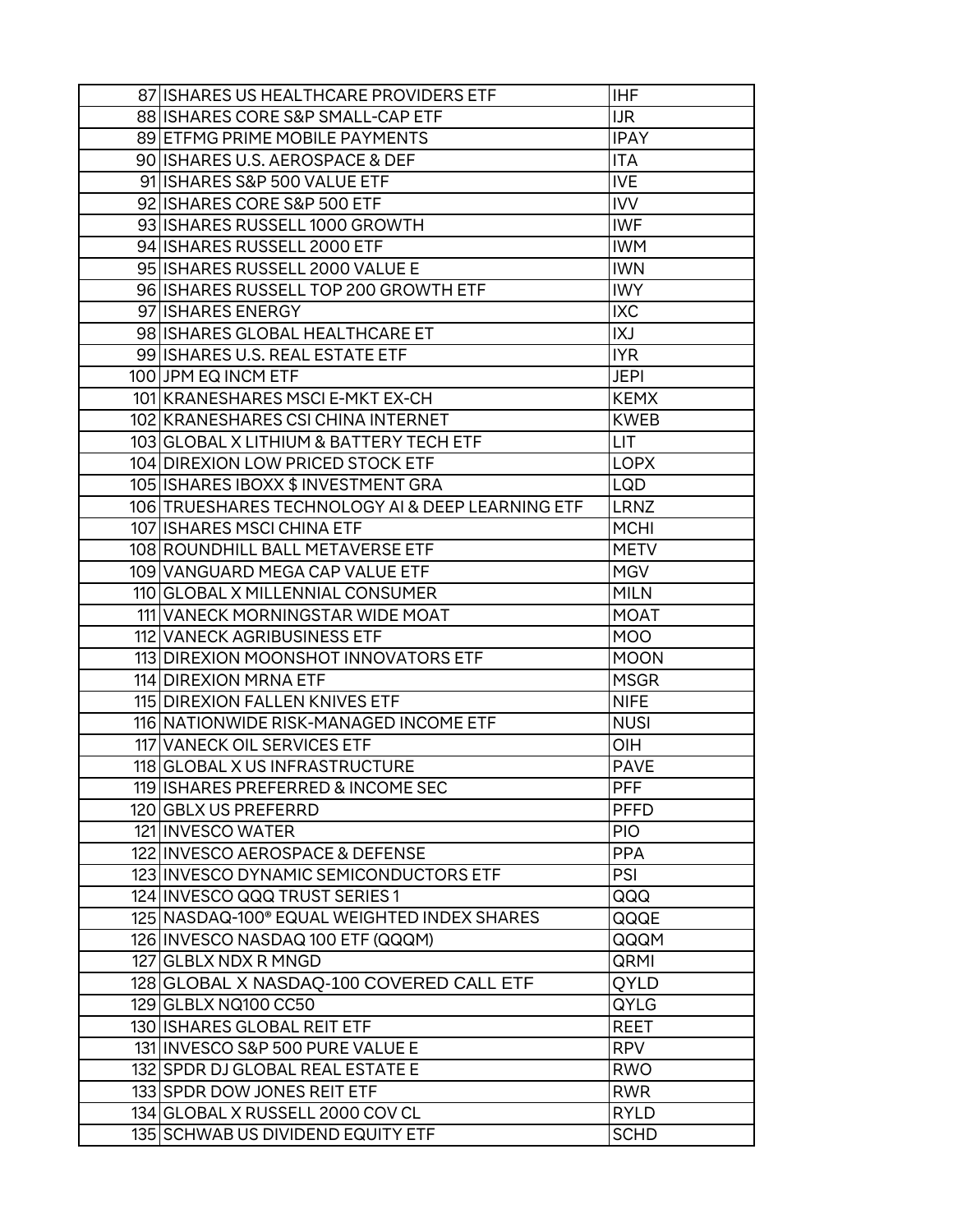| 136 SCHWAB U.S. LARGE-CAP GROWTH      | <b>SCHG</b> |
|---------------------------------------|-------------|
| 137 SCHWAB INTERMEDIATE-TERMU.S.      | <b>SCHR</b> |
| 138 GLOBAL X SUPERDIVIDEND ETF        | <b>SDIV</b> |
| 139 SPDR S&P DIVIDEND ETF             | <b>SDY</b>  |
| 140 ISHARES 1-3 YEAR TREASURY BOND    | <b>SHY</b>  |
| 141 GLOBAL X SILVER MINERS ETF        | <b>SIL</b>  |
| 142 ABRON SILVER ETF TRUST            | <b>SIVR</b> |
| 143 FIRST TRUST CLOUD COMPUTING       | <b>SKYY</b> |
| 144 ISHARES SILVER TRUST              | <b>SLV</b>  |
| 145 V SEMICONDUCTOR                   | <b>SMH</b>  |
| 146 VANECK LOW CARBON ENERGY ETF      | <b>SMOG</b> |
| 147 GLOBAL X SOCIAL MEDIA ETF         | SOCL        |
| 148 ISHARES PHLX SEMICONDUCTOR ETF    | <b>SOXX</b> |
| 149 TEUCRIUM SOYBEAN FUND             | SOYB        |
| 150 SPDR PORTFOLIO EMERGING MARKET    | <b>SPEM</b> |
| 151 SPDR PF SP500ETF                  | <b>SPLG</b> |
| 152 SP FUNDS DOW JONES GLOBAL SU      | <b>SPSK</b> |
| 153 SPDR SP1500 COMP                  | <b>SPTM</b> |
| 154 SP FUNDS S&P 500 SHARIA ETF       | <b>SPUS</b> |
| 155 SPDR S&P 500 ETF TRUST            | <b>SPY</b>  |
| 156 SPDR PORTFOLIO S&P 500 HIGH DI    | <b>SPYD</b> |
| 157 SPDR SP500 GRWTH                  | <b>SPYG</b> |
| 158 SPDR PORTFOLIO S&P 500 VALUE E    | <b>SPYV</b> |
| 159 GBLX SDIV REIT                    | <b>SRET</b> |
| 160 ISHARES MSCI USA ESG SELECT ETF   | <b>SUSA</b> |
| 161 TEUCRIUM AGRICULTURAL FUND        | <b>TAGS</b> |
| 162 ISHARES TIPS BOND ETF             | <b>TIP</b>  |
| 163 ISHARES 10-20 YEAR TREASURY BO    | <b>TLH</b>  |
| 164 ISHARES 20 + YEAR TREASURY BOND   | <b>TLT</b>  |
| 165 DIREXION NANOTECHNOLOGY ETF       | <b>TYNE</b> |
| 166 GLOBAL X URANIUM ETF              | <b>URA</b>  |
| 167 UNITED STATES OIL FUND LP         | <b>USO</b>  |
| 168 ISHARES ESG ADVANCED MSCI USA ETF | <b>USXF</b> |
| 169 VA MATERIALS                      | <b>VAW</b>  |
| 170 VALKYRIE BALANCE SHEET OPPS       | <b>VBB</b>  |
| 171 VA CONSUMER DISC                  | <b>VCR</b>  |
| 172 VANGUARD CONSUMER STAPLES ETF     | <b>VDC</b>  |
| 173 VANGUARD ENERGY ETF               | <b>VDE</b>  |
| 174 VANGUARD FTSE DEVELOPED MARKET    | <b>VEA</b>  |
| 175 VANGUARD FTSE ALL-WORLD EX-U      | <b>VEU</b>  |
| 176 VANGUARD FINANCIALS ETF           | <b>VFH</b>  |
| 177 VANGUARD FTSE EUROPE ETF          | <b>VGK</b>  |
| 178 VANGUARD LONG-TERM TREASURY ET    | <b>VGLT</b> |
| 179 VANGUARD INFORMATION TECHNOLOG    | VGT         |
| 180 VANGUARD HEALTH CARE ETF          | <b>VHT</b>  |
| 181 VANGUARD DIVIDEND APPRECIATION    | VIG         |
| 182 VANGUARD REAL ESTATE ETF          | VNQ         |
| 183 VANGUARD GLOBAL EX-U.S. REAL E    | VNQI        |
| 184 VANGUARD RUSSELL 1000 GROWTH E    | <b>VONG</b> |